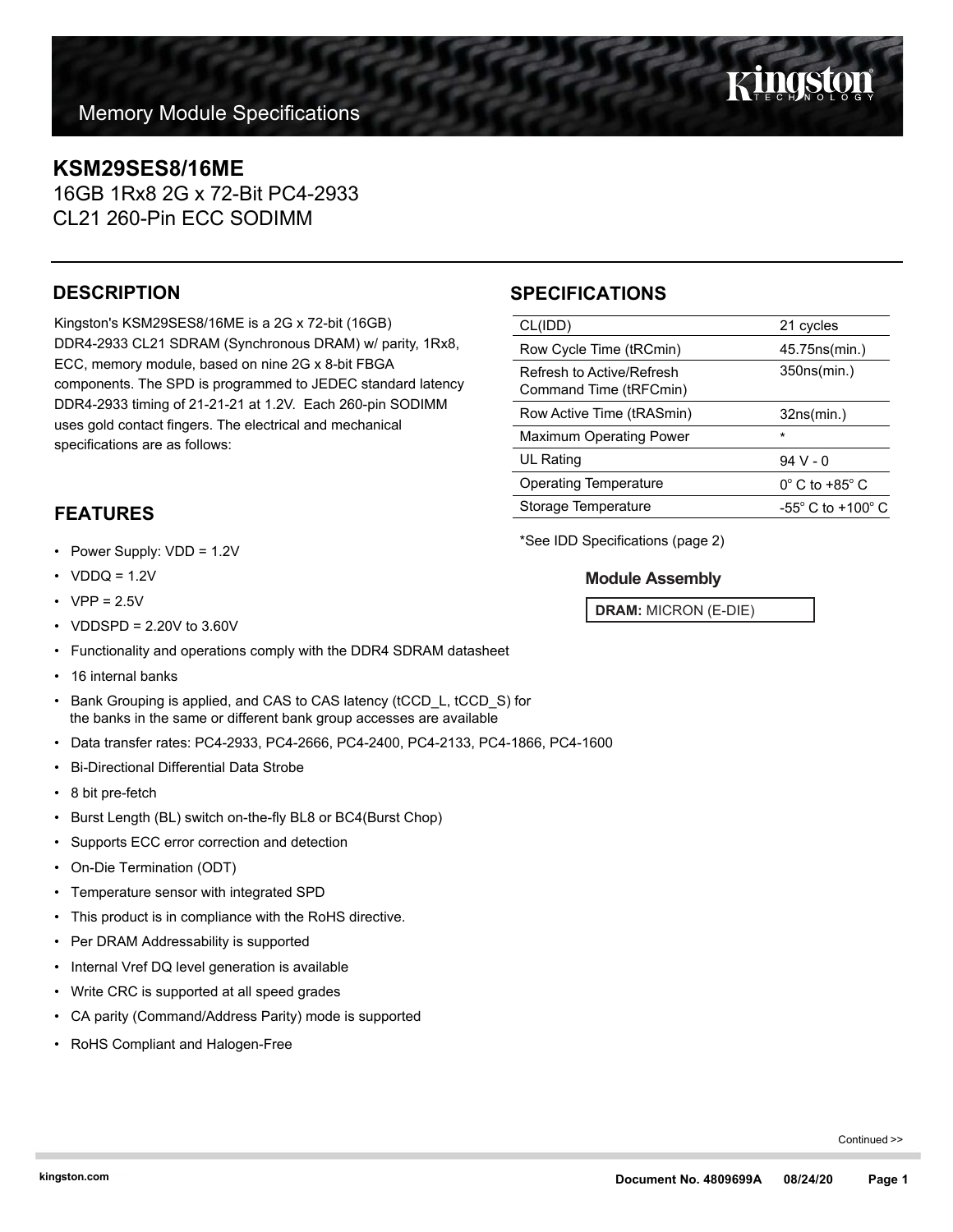| <b>IDD Specifications</b> |
|---------------------------|
|---------------------------|

| Symbol                    | 2933 | <b>Units</b> |
|---------------------------|------|--------------|
| $I_{DD0}$                 | 531  | mA           |
| I <sub>PP0</sub>          | 27   | mA           |
| $I_{DD1}$                 | 630  | mA           |
| <b>I</b> <sub>DD2N</sub>  | 396  | mA           |
| <b>I</b> DD2NT            | 450  | mA           |
| <b>I</b> DD2P             | 342  | mA           |
| I <sub>DD2Q</sub>         | 378  | mA           |
| <b>I</b> <sub>DD3N</sub>  | 540  | mA           |
| <b>I</b> <sub>PP3N</sub>  | 18   | mA           |
| <b>I</b> DD3P             | 441  | mA           |
| <b>I</b> <sub>DD4R</sub>  | 1386 | mA           |
| <b>I</b> <sub>DD4W</sub>  | 1107 | mA           |
| <b>I</b> DD5R             | 612  | mA           |
| I <sub>PP5R</sub>         | 36   | mA           |
| <b>I</b> DD <sub>6N</sub> | 477  | mA           |
| <b>I</b> <sub>DD6E</sub>  | 1017 | mA           |
| <b>I</b> <sub>DD6R</sub>  | 180  | mA           |
| $I_{DD6A(25°C)}$          | 99   | mA           |
| <b>I</b> DD6A (45°C)      | 180  | mA           |
| I <sub>DD6A</sub> (75°C)  | 459  | mA           |
| $I_{DD6A(95°C)}$          | 1017 | mA           |
| $I_{PP6X}$                | 54   | mA           |
| l <sub>DD7</sub>          | 1647 | mA           |
| l <sub>PP7</sub>          | 72   | mA           |
| $I_{\text{DD8}}$          | 324  | mA           |